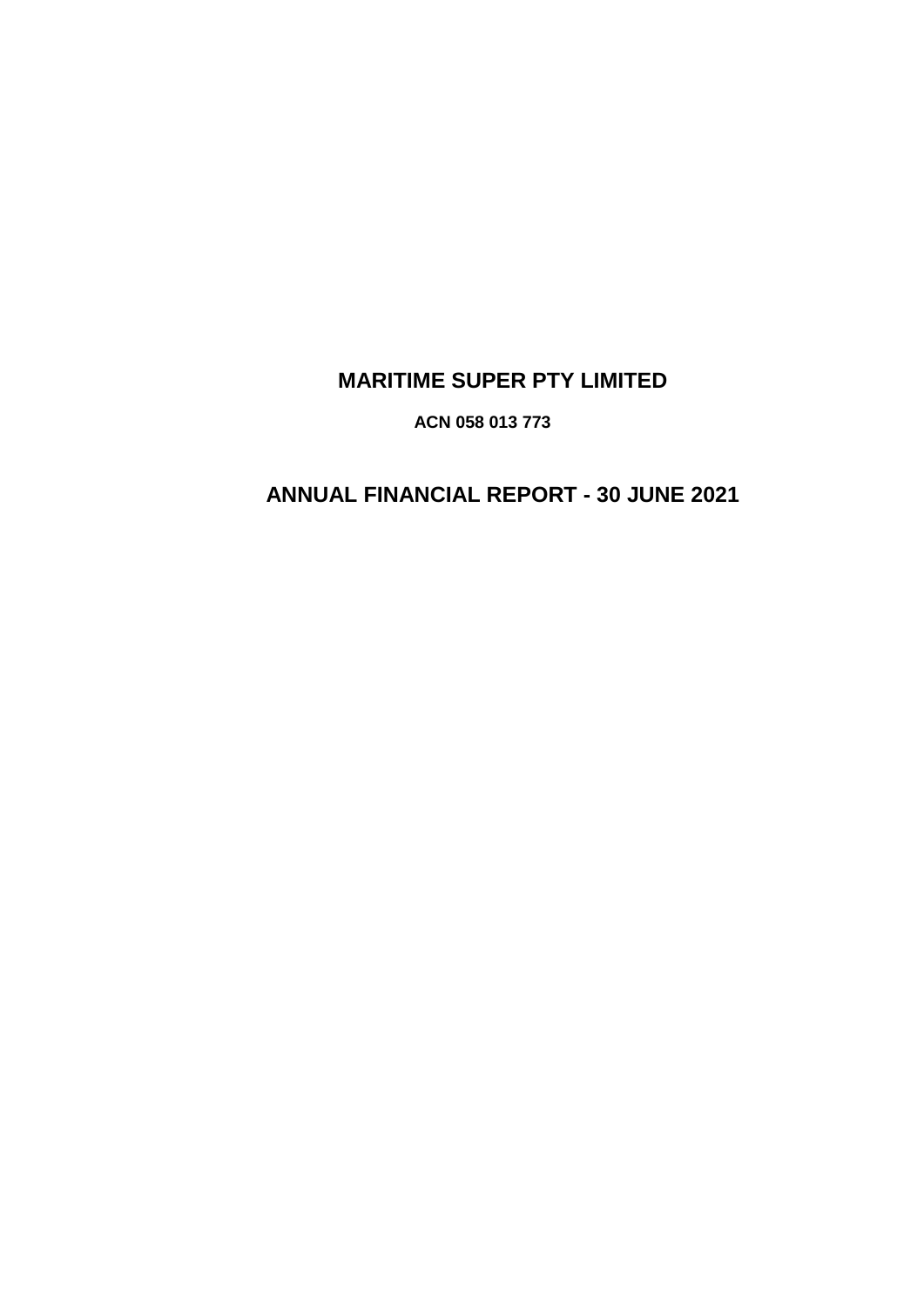# **TABLE OF CONTENTS**

|                                    | age |
|------------------------------------|-----|
| Directors' Report                  | 2   |
| Auditor's Independence Declaration | 5   |
| <b>Financial Report</b>            |     |
| Income Statement                   | 6   |
| <b>Balance Sheet</b>               |     |
| Statement of Changes in Equity     | 8   |
| <b>Statement of Cash Flows</b>     | 9   |
| Notes to the Financial Statements  | 10  |
| Directors' Declaration             | 13  |
| Independent Audit Report           | 14  |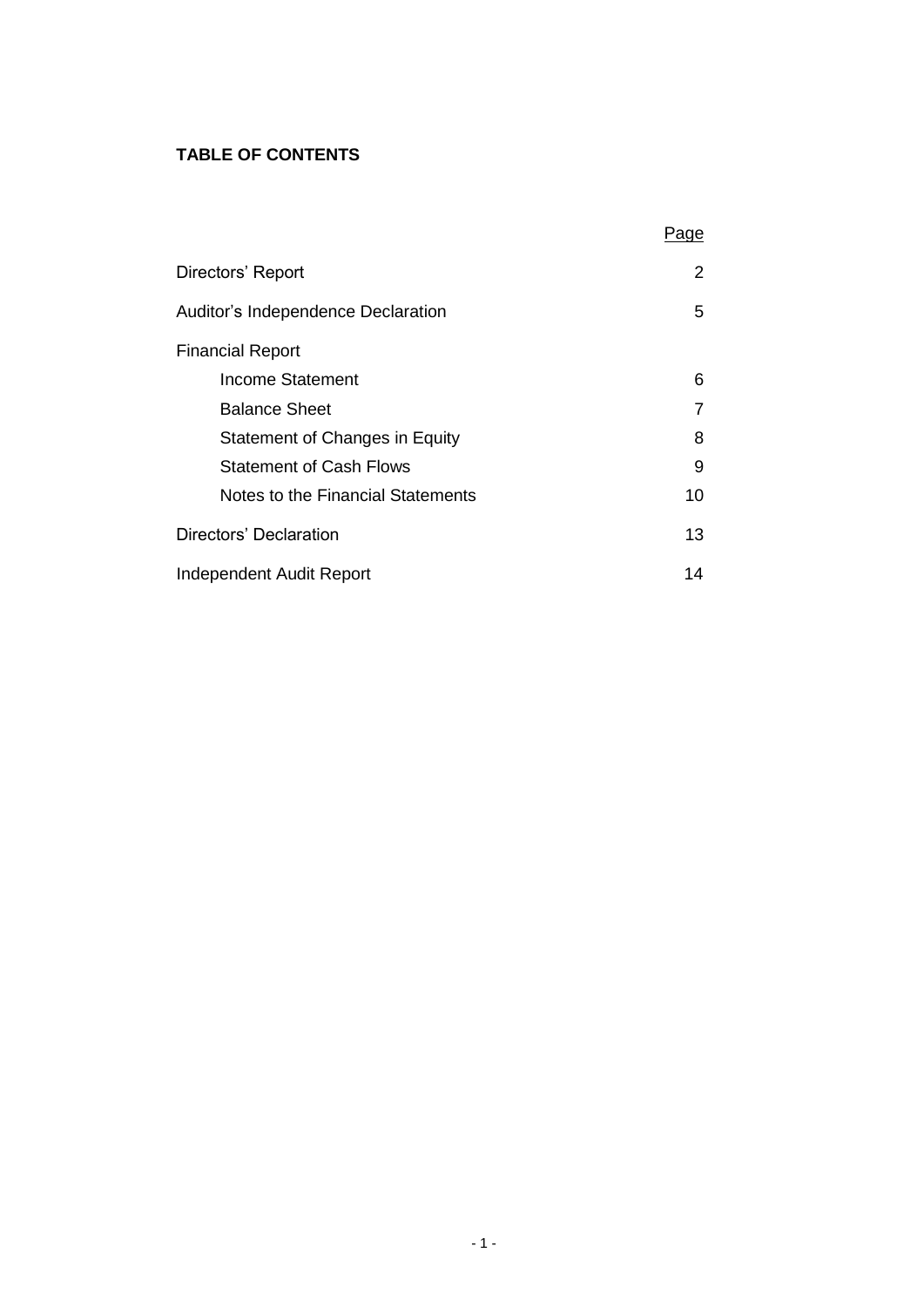# **DIRECTORS' REPORT**

Your directors present their report together with the financial report of Maritime Super Pty Limited (the Company) for the financial year ended 30 June 2021 and auditor's report thereon.

#### **Directors**

The names of the directors in office at any time during or since the end of the financial year are:

| <b>Employee Representatives</b>  |                                               |  |  |
|----------------------------------|-----------------------------------------------|--|--|
| Mr Padraig Crumlin (Chair)       |                                               |  |  |
| Ms Alisha Bull (Alternate)       | Appointed 1 March 2021                        |  |  |
| Mr Michael Doleman               | Resigned 1 March 2021                         |  |  |
| Mr Paul Garrett                  |                                               |  |  |
| Mr Garry Keane (Alternate)       | Appointed 27 January 2021                     |  |  |
| Mr Jamie Newlyn                  |                                               |  |  |
| Mr William Tracey                | Appointed 1 March 2021 (previously Alternate) |  |  |
| <b>Employer Representatives</b>  |                                               |  |  |
| Ms Jessica Blomfield (Alternate) |                                               |  |  |
| Ms Elizabeth Buckey (Alternate)  | Resigned 18 August 2021                       |  |  |
| Mr Michael Jovicic (Alternate)   |                                               |  |  |
| Mr Samuel Kaplan                 |                                               |  |  |
| Ms Teresa Lloyd                  | Appointed 1 March 2021                        |  |  |
| Mr Jason Varsamidis              |                                               |  |  |
| Mr Jeffrey Weber                 |                                               |  |  |
| Mr Anthony Wilks                 | Resigned 1 March 2021                         |  |  |
| <b>Independent Directors</b>     |                                               |  |  |
| Ms Lynelle Briggs                |                                               |  |  |
| Mr Norman Pack                   |                                               |  |  |

The directors have been in office since the start of the financial year to the date of this report unless otherwise stated.

#### **Results**

The Company does not trade and received no income during the period.

#### **Review of Operations**

The Company continued to engage in its principal activity, the results of which are disclosed in the attached financial statements.

#### **Significant Changes in State of Affairs**

There were no significant changes in the Company's state of affairs that occurred during the financial year, other than those referred to elsewhere in this report.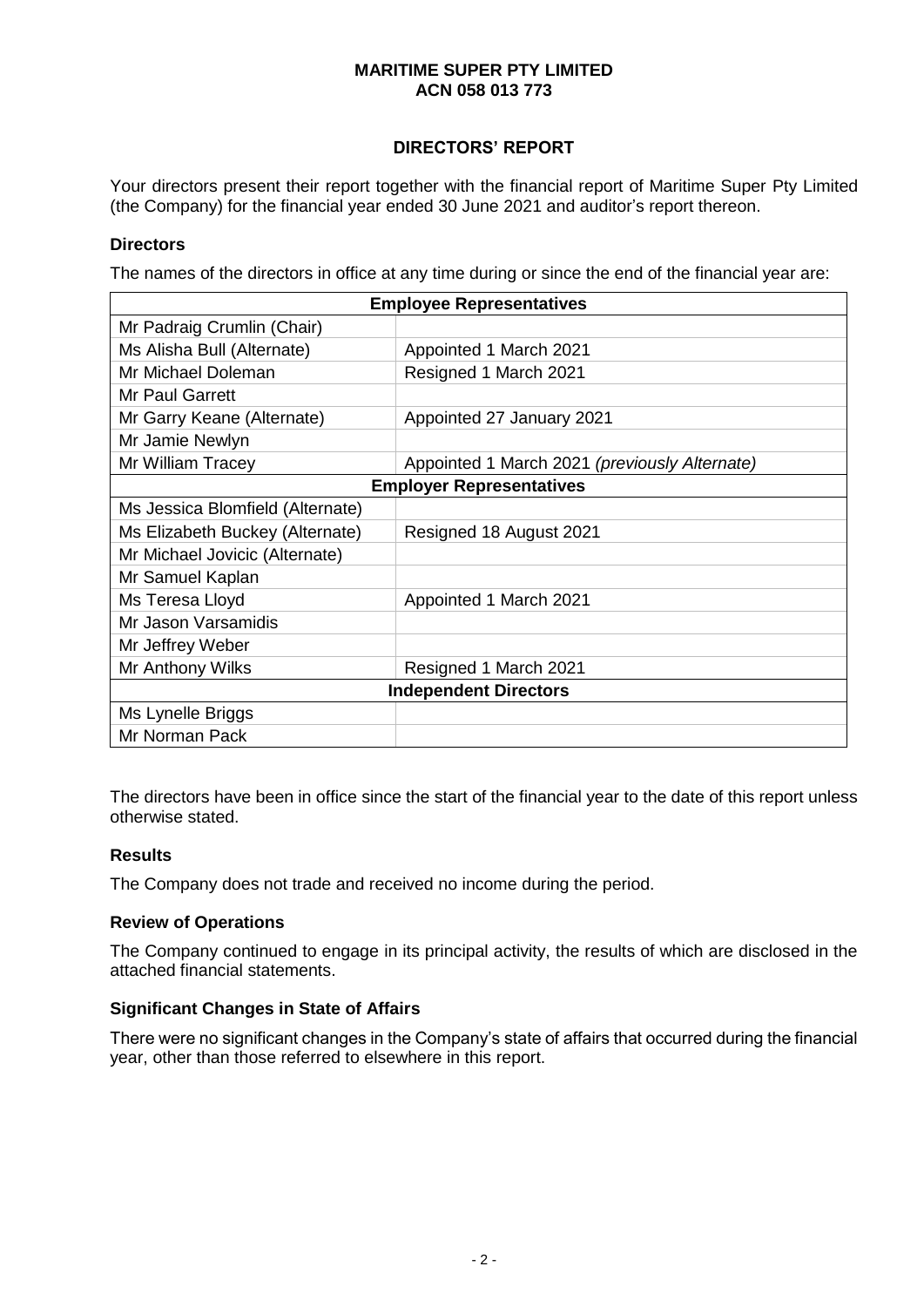# **DIRECTORS' REPORT (continued)**

#### **Principal Activity**

The principal activity of the Company during the financial year was acting as Trustee for Maritime Super (the Fund) and it did not trade in its own right during the year.

No significant change in the nature of this activity occurred during the year.

#### **After Balance Date Events**

No matters or circumstances have arisen since the end of the financial year which significantly affected or may significantly affect the operations of the Company, the result of those operations, or the state of affairs of the Company in future financial years.

#### **Likely Developments**

The Company will continue to pursue its financial trading activity as detailed earlier in the report to produce the most beneficial result for shareholders.

#### **Environmental Issues**

The Company's operations are not regulated by any significant environmental regulations under a law of the Commonwealth or of a State or Territory.

#### **Dividends Paid, Recommended, and Declared**

No dividends were paid or declared since the start of the financial year. No recommendation for payment of dividends has been made.

#### **Options**

No options over unissued shares or interests in the Company were granted during or since the end of the financial year and there were no options outstanding at the end of the financial year.

No director has received or become entitled to receive during or since the financial year, an interest because of a contract made by the Company or a related entity with the director, a firm of which the director is a member, or an entity in which the director has a substantial financial interest.

#### **Indemnification of Officer or Auditor**

No indemnities have been given or insurance premiums paid, during or since the end of the financial year, for any person who is or has been an officer or auditor of the Company.

#### **Proceeding on Behalf of the Company**

No person has applied for leave of Court to bring proceedings on behalf of the Company or intervene in any proceedings to which the Company is a party for the purpose of taking responsibility on behalf of the Company for all or any part of those proceedings.

The Company was not a party to any such proceedings during the year.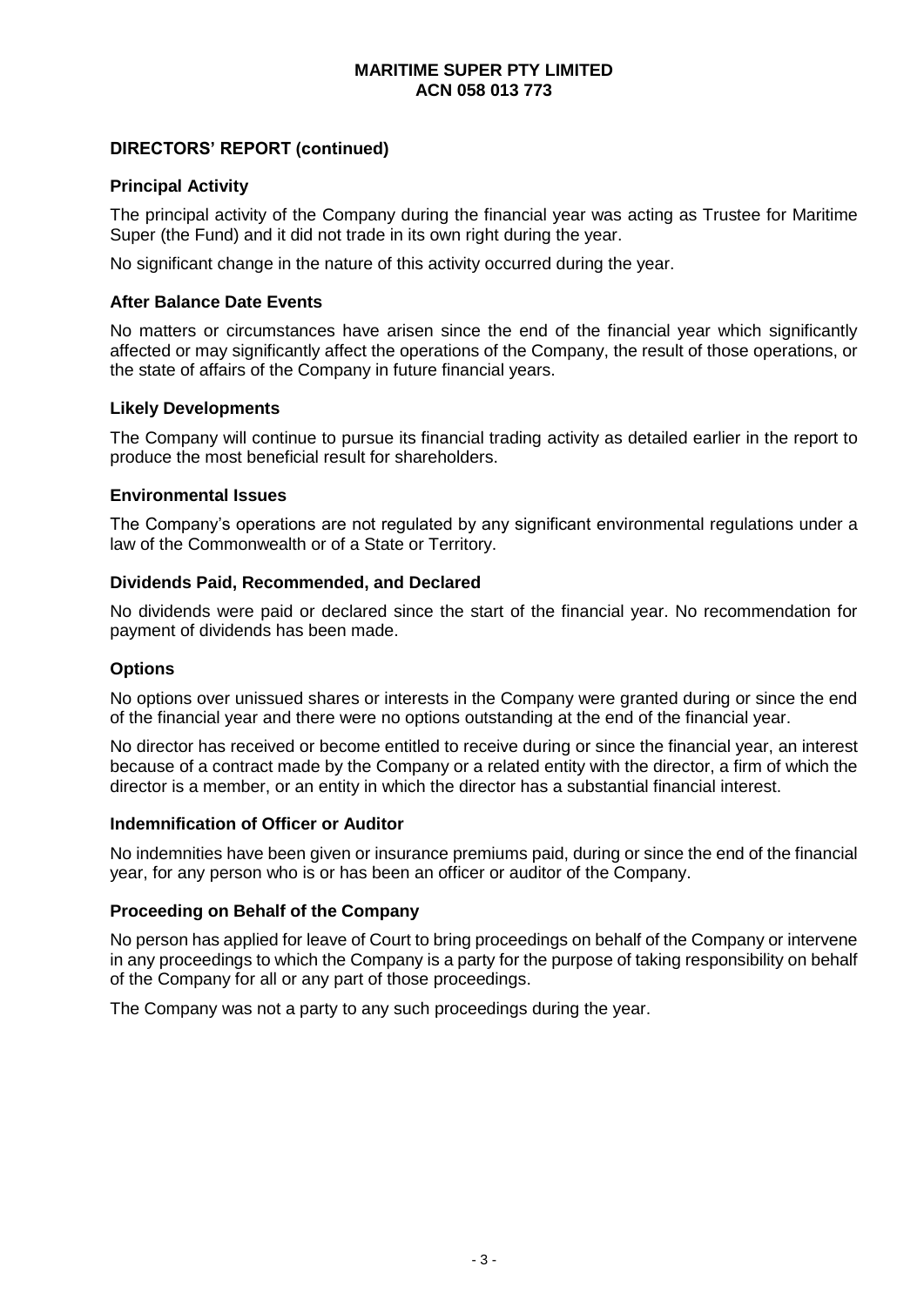# **DIRECTORS' REPORT (continued)**

Signed in accordance with a resolution of the Board of Directors:

Director

Director

n la

Dated this 27th day of September 2021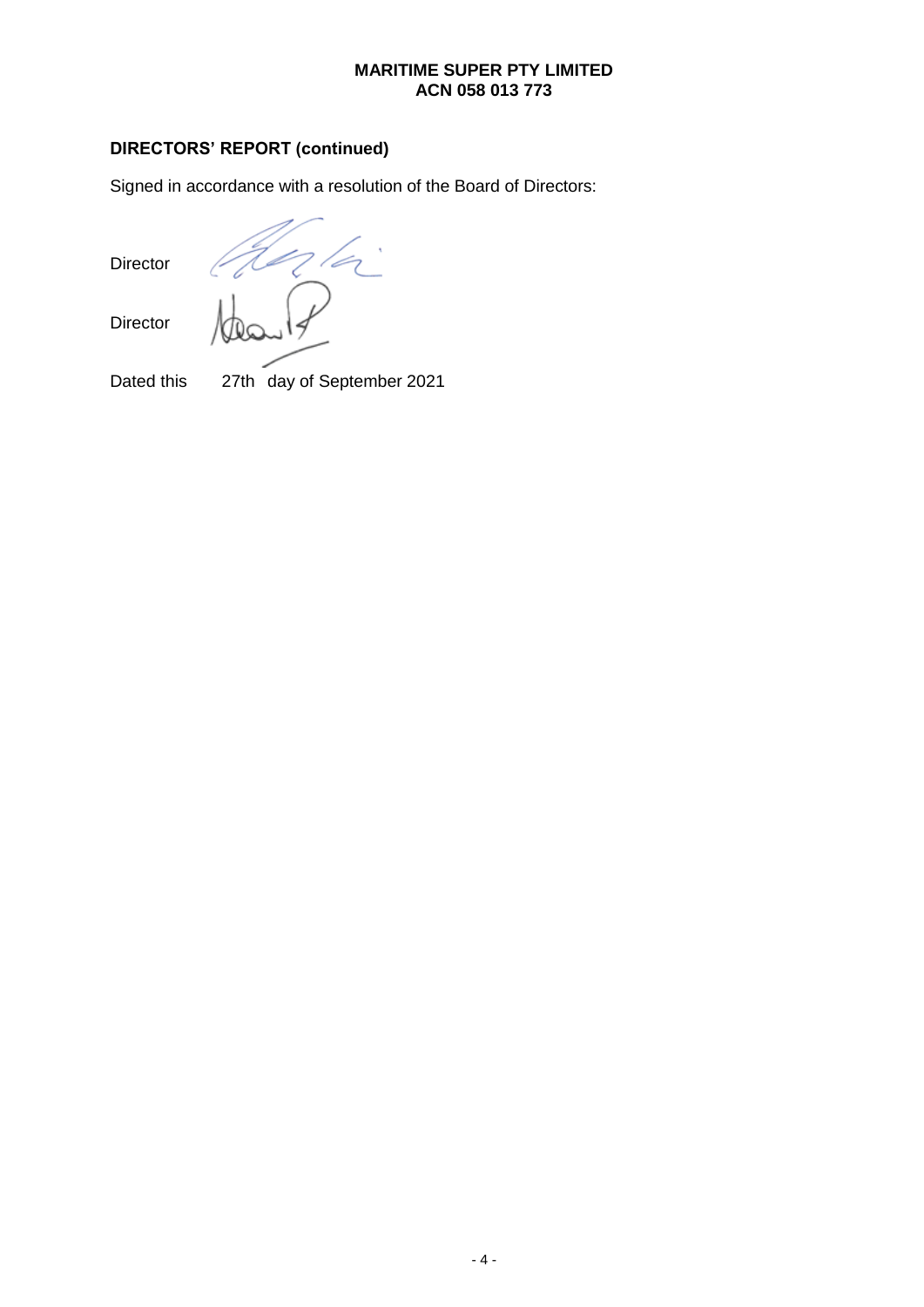# **AUDITOR'S INDEPENDENCE DECLARATION**

A copy of the auditor's independence declaration is attached.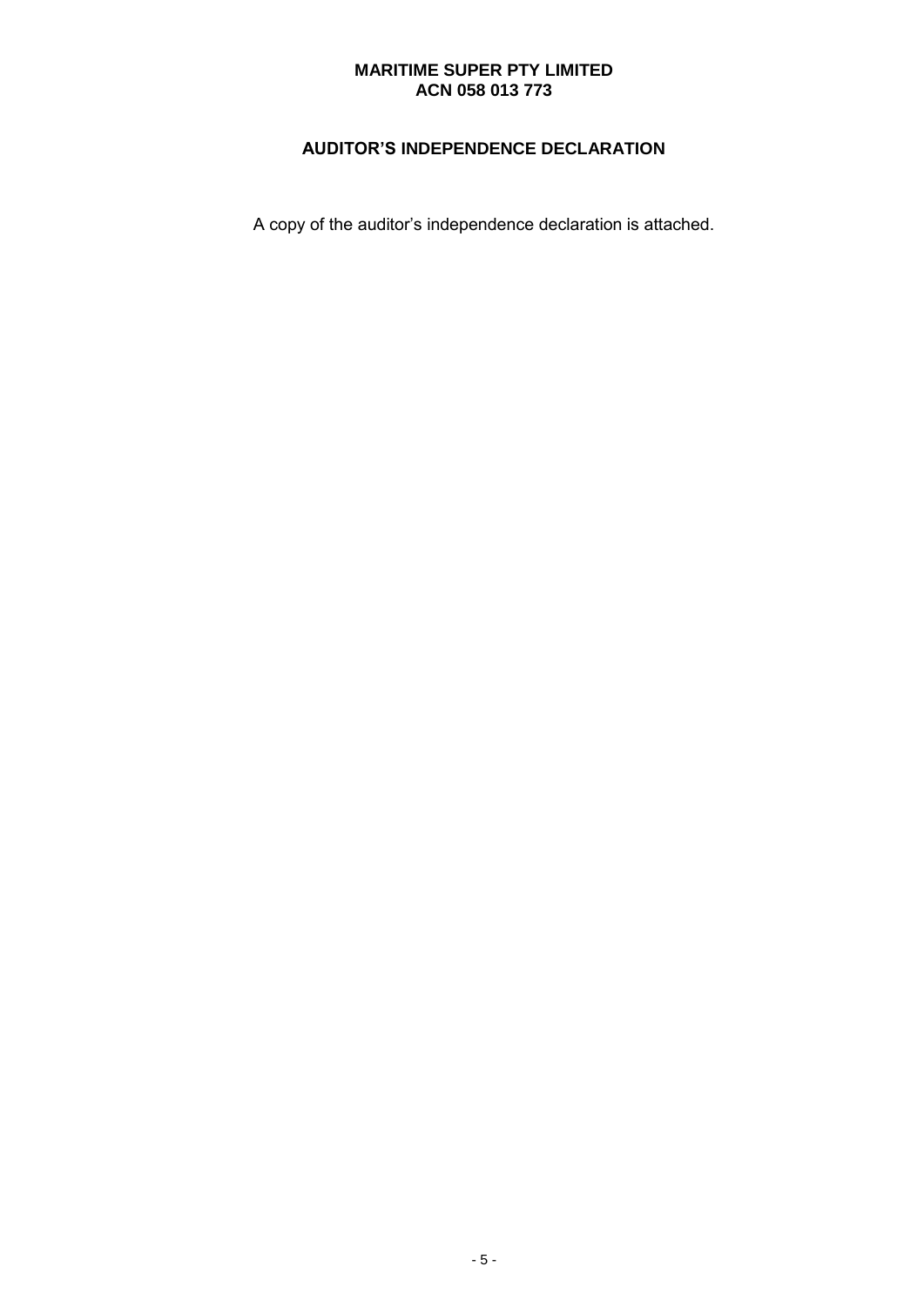# **INCOME STATEMENT FOR THE YEAR ENDED 30 JUNE 2021**

|                                                          | <b>Notes</b> | 2021 | 2020 |
|----------------------------------------------------------|--------------|------|------|
|                                                          |              | \$   | S    |
| Profit before income tax expense (income tax<br>benefit) |              |      |      |
| Income tax benefit (income tax expense)                  |              |      |      |
| <b>Profit from continuing operations</b>                 |              |      |      |
|                                                          |              |      |      |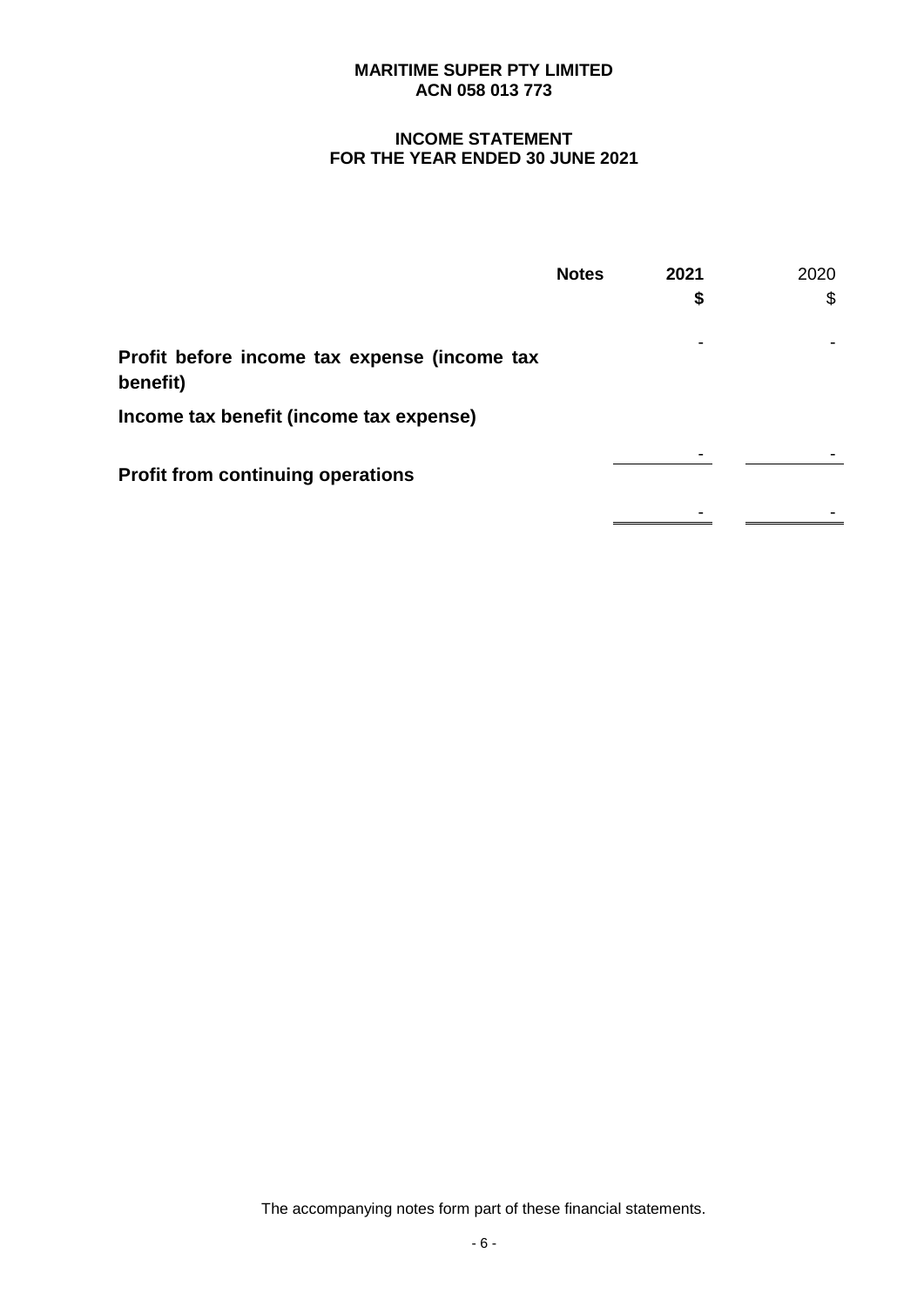# **BALANCE SHEET**

# **AS AT 30 JUNE 2021**

| <b>Notes</b> | 2021 | 2020   |
|--------------|------|--------|
|              | \$   | \$     |
|              |      |        |
| 3            | 8    | 8      |
|              | 8    | 8      |
|              |      | 8      |
|              |      |        |
|              |      | 8      |
| 4            | 8    | 8      |
|              | 8    | 8      |
|              |      | 8<br>8 |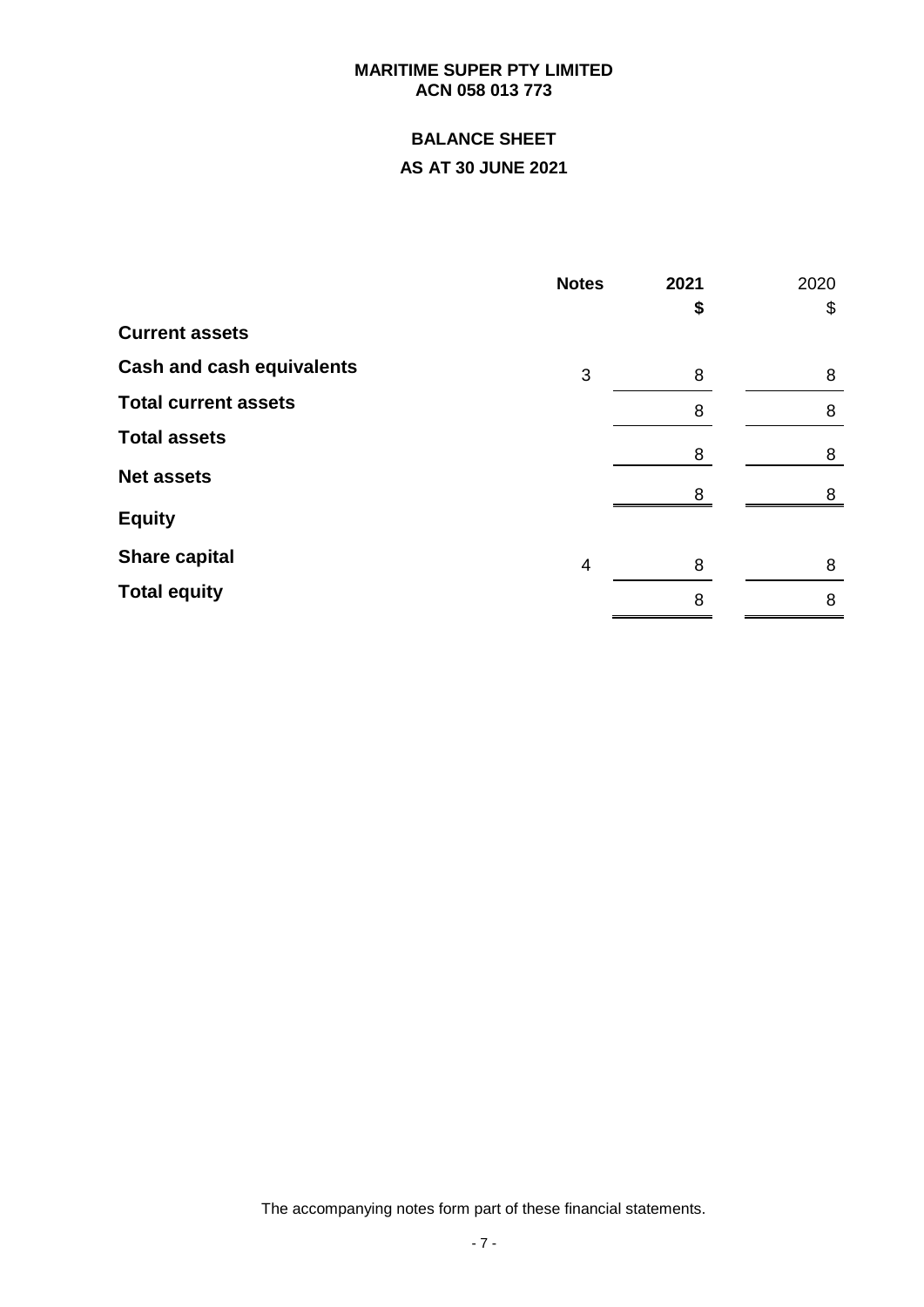# **STATEMENT OF CHANGES IN EQUITY FOR THE YEAR ENDED 30 JUNE 2021**

|                                                        | <b>Notes</b> | 2021<br>S | 2020 |
|--------------------------------------------------------|--------------|-----------|------|
| Total equity at the beginning of the financial<br>year | 4            | 8         |      |
| Total equity at the end of the financial year          |              | 8         |      |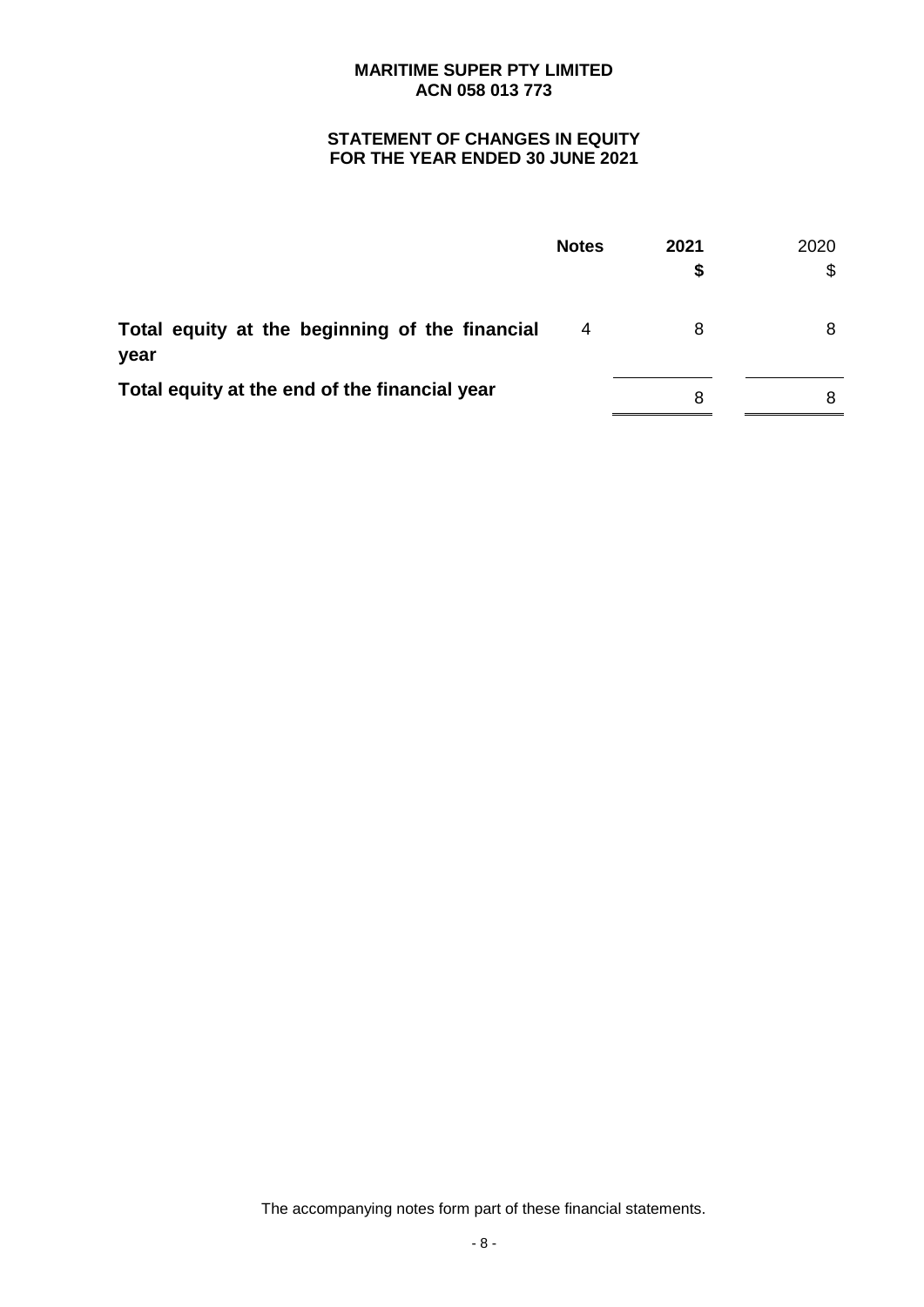# **STATEMENT OF CASH FLOWS FOR THE YEAR ENDED 30 JUNE 2021**

|                                     | <b>Notes</b> | 2021<br>S | 2020<br>\$ |
|-------------------------------------|--------------|-----------|------------|
| Cash at beginning of financial year |              | 8         | 8          |
| Cash at end of financial year       |              | 8         | 8          |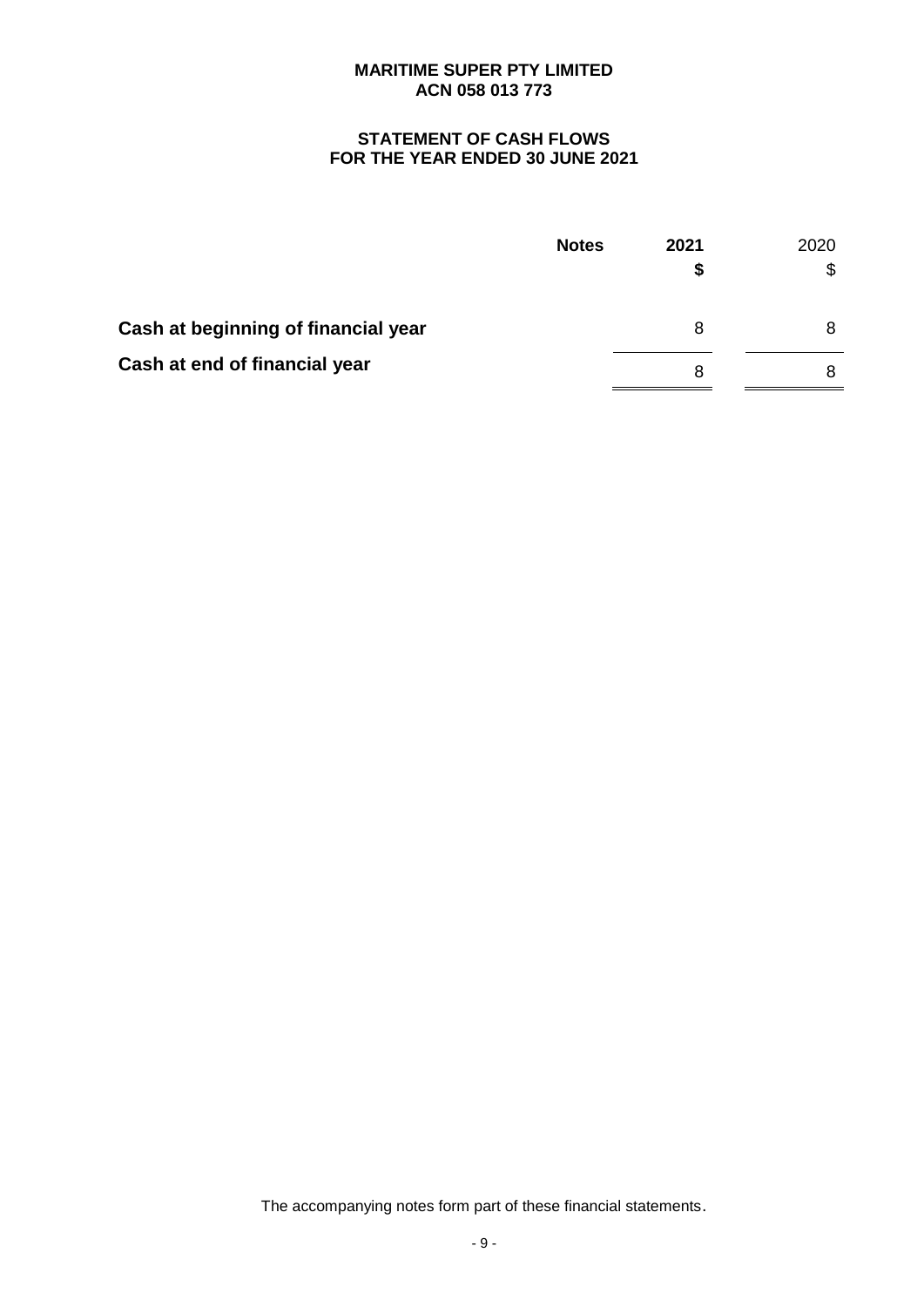# **NOTES TO THE FINANCIAL STATEMENTS FOR THE YEAR ENDED 30 JUNE 2021**

# **1. Corporate information**

Maritime Super Pty Limited is a company limited by shares, incorporated and domiciled in Australia. Its registered office and principal place of business is Level 16, 31 Market Street, Sydney NSW 2000.

The Company operates as Trustee for Maritime Super.

The financial statements for the year ended 30 June 2021 were approved by the Directors on the 27<sup>th</sup> day of September 2021.

# **2. Summary of significant accounting policies**

#### **(a) Basis of preparation**

This general purpose financial report has been prepared in accordance with the requirements of the Corporations Act 2001, Australian Accounting Standards and other authoritative pronouncements of the Australian Accounting Standards Board.

#### *Compliance with International Financial Reporting Standards (IFRS)*

The financial report also complies with International Financial Reporting Standards as issued by the International Accounting Standards Board.

#### *Historical cost convention*

The financial report has been prepared on an accruals basis and is based on historical costs and except where stated, does not take into account changing money values or fair values of non-current assets.

#### *New accounting standards and interpretations*

There are no accounting standards, interpretations or amendments to existing standards that are effective for the first time from the year ended 30 June 2021 that have a material impact on the financial statements of the Company.

Certain new accounting standards and interpretations have been published but are not mandatory for the annual reporting period ended 30 June 2021 and have not been early adopted by the Company. None of these standards and interpretations are expected to have a material effect on the financial statements of the Company in the current or future reporting periods.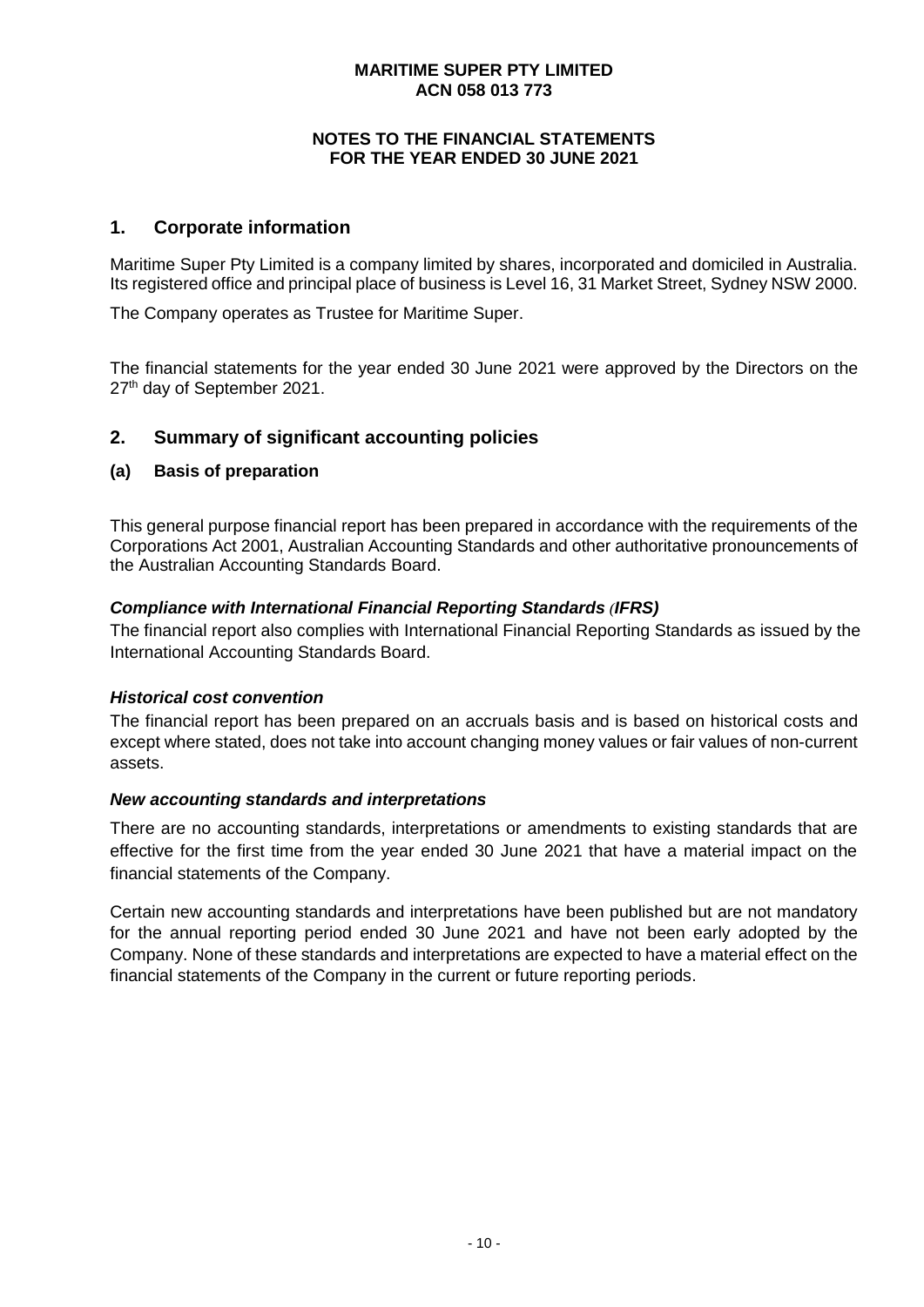# **NOTES TO THE FINANCIAL STATEMENTS FOR THE YEAR ENDED 30 JUNE 2021**

# **2. Summary of significant accounting policies (continued)**

# **(b) Change in accounting policies**

The accounting policies adopted are consistent with those of the previous year.

# **(c) Cash**

Cash on hand is stated at nominal value.

# **3. Cash and cash equivalents**

|              | 2021 | 2020   |
|--------------|------|--------|
|              | æ    | ₼<br>Φ |
| Cash on hand | о    |        |

# **4. Share capital**

|                                    | 2021 | 2020 |
|------------------------------------|------|------|
|                                    | S    |      |
| Issued and paid up capital         |      |      |
| 4 class "A" ordinary shares at \$1 | 4    |      |
| 4 class "B" ordinary shares at \$1 | 4    |      |
|                                    | 8    |      |

Ordinary shares have the right to receive dividends as declared and, in the event of winding up the Company, to participate in the proceeds from the sale of all surplus assets in proportion to the number and amounts paid up on the shares held.

Ordinary shares entitle their holder to one vote, either in person or by proxy, at a meeting of the Company.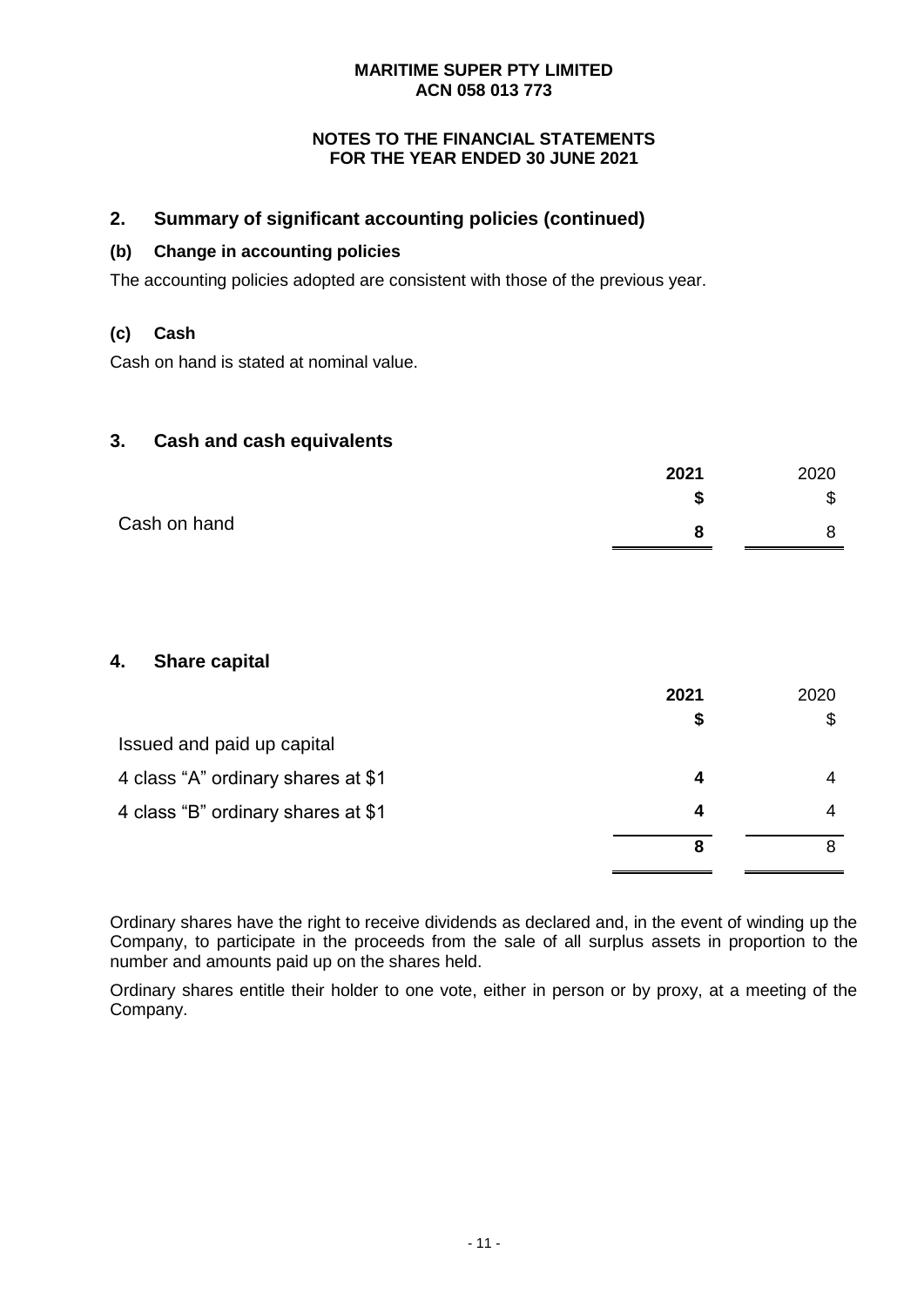### **NOTES TO THE FINANCIAL STATEMENTS FOR THE YEAR ENDED 30 JUNE 2021**

# **5. Related parties**

The fees paid to directors by the Fund for 2021 totalled \$799,149 (2020: \$790,538) plus expenses. There have been no other transactions between the directors and the Fund and no director received any other remuneration in relation to their directorships of the Company.

#### *Other related party transactions*

During the year, Mr Padraig Crumlin and Mr Michael Doleman were also directors of Unity Bank Ltd (formerly Maritime Mining and Power Credit Union Ltd), which prior to 30 April 2021, had an investment agreement with the Fund to manage fixed term interest portfolios.

The Fund is administered by Maritime Financial Services Pty Limited (MFS). The following directors were also directors of MFS during the year: Mr Padraig Crumlin, Ms Teresa Lloyd, Mr Jamie Newlyn, Mr Jason Varsamidis, Mr Jeffrey Weber and Mr Anthony Wilks.

# **6. Significant events after balance date**

Since 30 June 2021 there have been no matters or circumstances not otherwise dealt with in the financial report that have significantly affected or may significantly affect the Company, other than that listed below.

# **7. Segment information**

The Company operates in Australia only.